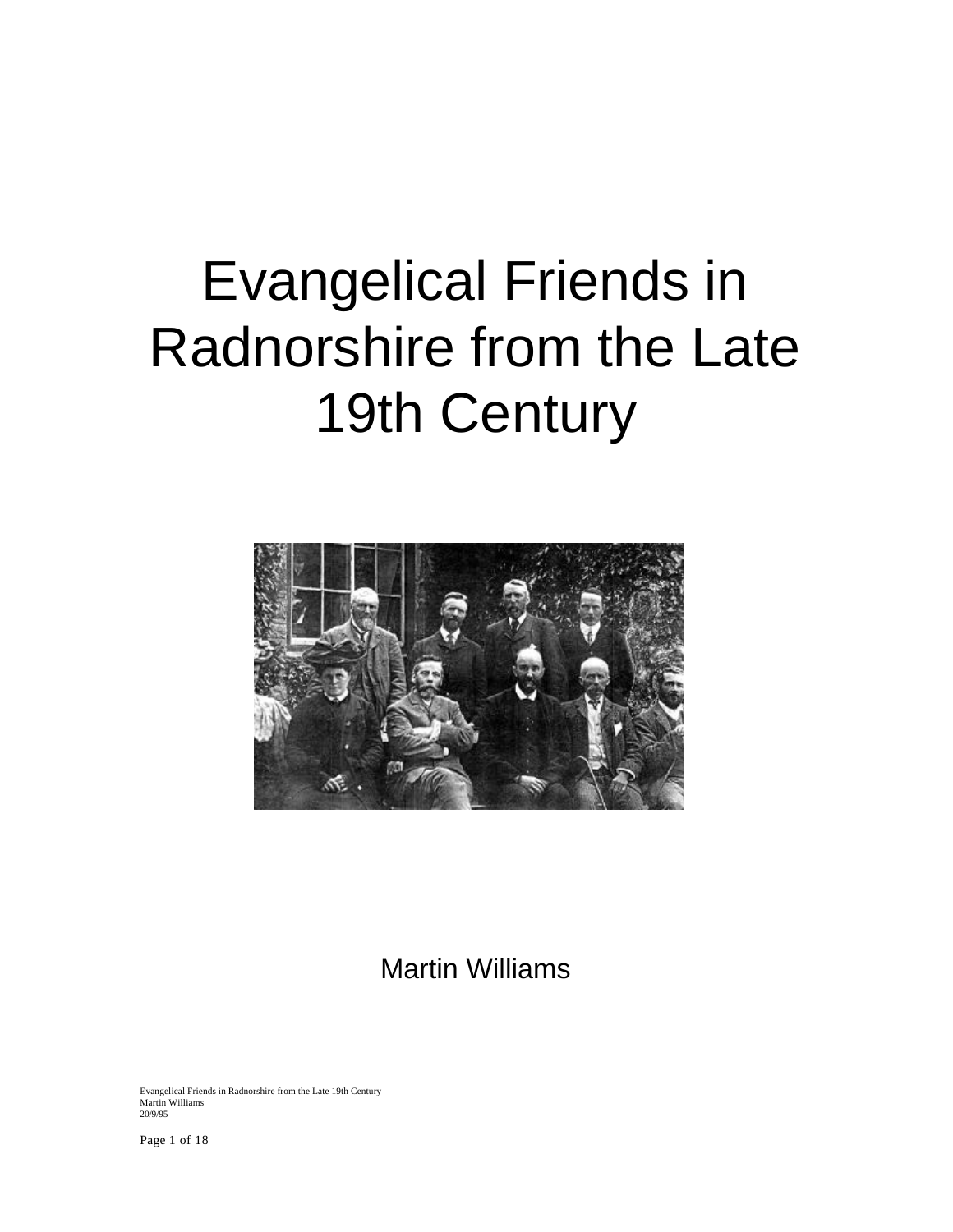Evangelical Friends in Radnorshire from the Late 19th Century

# Radnorshire

It has often been said that Quakerism in England was slow to embrace evangelism; Quakerism in Wales - or at least in Radnorshire - was even slower. By the time it was in full swing in London Yearly Meeting, it had hardly taken hold in Radnorshire at all.

This is no doubt partly due to the geographical nature of Radnorshire. Radnor is very sparsely populated, with no large towns. Llandrindod Wells, currently the largest town, was only a hamlet until the Victorian era, when it boomed as a spa town. The measure of Radnorshire's rurality can perhaps best be expressed by the fact that, even today in 1995, there are no traffic lights in the entire county!



*The Pales Meeting House.*

Certainly in the mid-nineteenth century Radnorshire was a remote, sparsely-populated, economically backward region scarcely at the forefront of new ideas. Quakerism appears to have been at a low ebb there at that time. Despite its early history of involvement - Fox visited Radnorshire in 1657, 1663, and 1667 or 8 - Stanley Pumphrey wrote in 1860 concerning the Pales "the Meeting can hardly be said to exist, consisting of one infirm, lame old man, (who) still

crosses the hills at the hour of worship to sit there alone with God." Pales is one of the oldest Meeting Houses, its graveyard dating back to at least 1673, and is certainly the spiritual home of Quakerism in Radnorshire. It was at that time the only Meeting House in the county, though Friends met elsewhere in each others houses.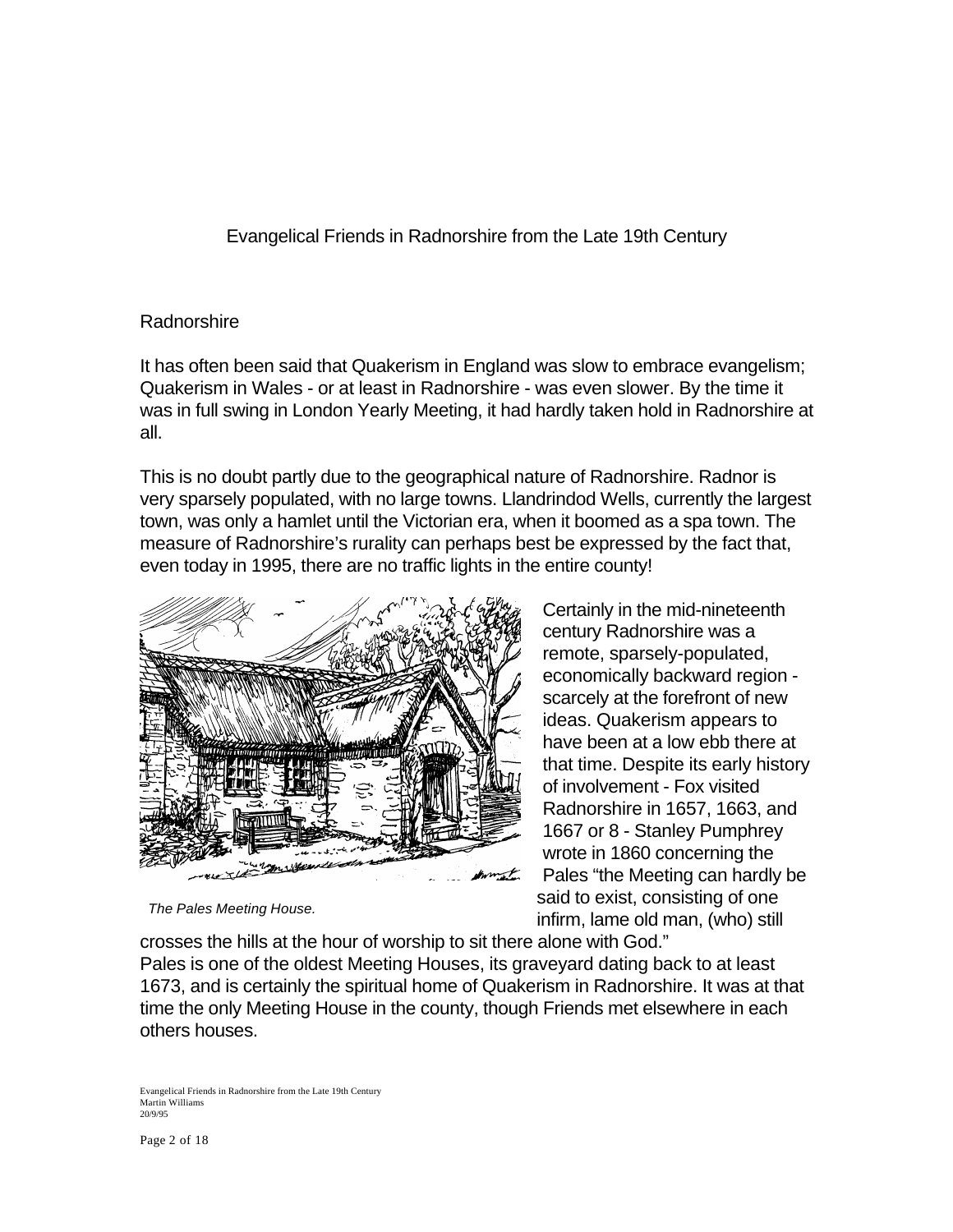

*Joseph Cooper's Wedding, 1865*

Despite Pumphrey's remark, there are records, particularly from Susannah Wilding's journal, of a steady stream of visitors to the Pales, from 1858 onwards. There are also records of a few marriages from these times, for instance that of Joseph Cooper in 1856, which appears to be well attended. It would be a mistake, however, to assume that most of those attending here were Quakers.

Incidentally, the photograph of this wedding must surely be amongst the first ever taken of a Quaker wedding, certainly in Wales. Not only was photography itself only a few years old at the time, but the right of Quakers to conduct their own marriages was only granted the year before, in 1855.



A larger and stronger Meeting was to be found in Leominster, some 30 miles east of Pales, and it is from that Meeting that we look to find the first inroads of the evangelistic spirit in Radnorshire. The two key names here are Henry Stanley Newman, and Stanley Pumphrey. Both born in 1837, they were alike influential, well travelled Quakers of the evangelical persuasion. Newman particularly was a leader of the mid-century evangelical movement. He was at that time editor of The Friend. He founded the Orphans' Printing Press in Leominster, and wrote numerous widely read books. It was Newman, perhaps more than any other, who was responsible

for the revitalising of the Pales Meeting.

The turning point was the perceived need for a school for the people of the Llandegley area, served by Pales. The Pales Minute Book contains the following circular:

*"Many persons having expressed the conviction that there is a great want of further accommodation for the good education of Children in the neighbourhood of Llandegley and Penybont, we have thought it right to commence a day school at the Pales."*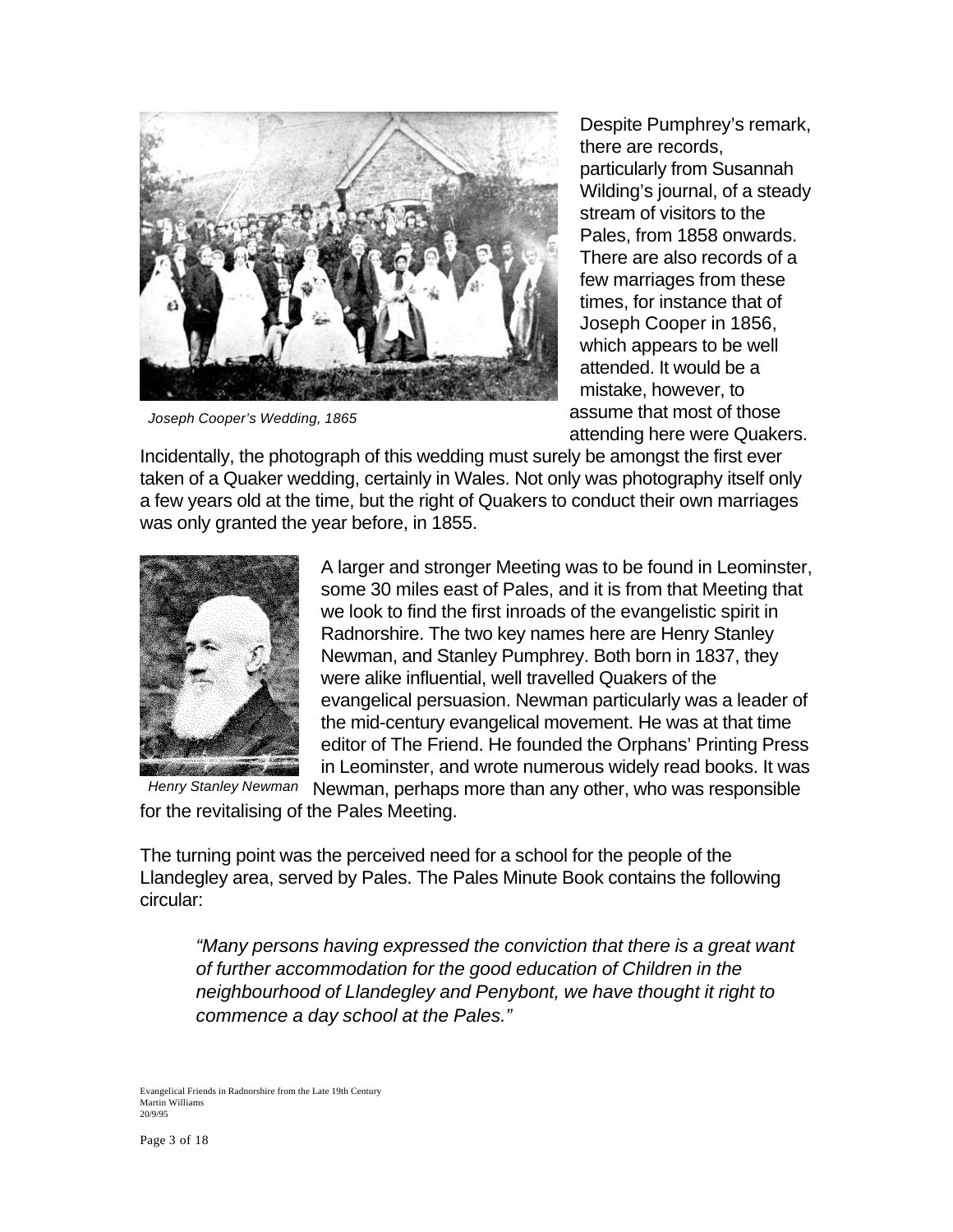The document is signed by Henry Newman, and others from the Hereford and Radnor Monthly Meeting.

The first teacher at the Pales was a young Quaker by the name of William Knowles, who was appointed in 1867. Apparently a 'strict' Quaker (certainly a strict disciplinarian), he was held in very high esteem by many locally, and appears to have revived fortunes. Numbers attending the school grew well: the average



attendance in its first two years was 25, but was nearer fifty seven years later. Some of the subsequent characters we shall hear of were his pupils, which included six future J.P.s: John Owen Jenkins, Owen Owen, Morgan Evans, William Watkins, T L Vaughan, and William Morgan.

In March 1874, however, William Knowles offered his resignation, for reasons I have not been able to establish, though in an interesting reunion in 1905 he expressed his sense of guilt at having resigned too rapidly, and "without taking council from God". This posed a problem, as 1875 was due to see the establishment of a state-run Board School; a minute records the committee's decision to discontinue the school -

*William Knowles*

unless a suitable person could be found. The school was in fact closed from summer 1874 to autumn 1876.

In 1876 the American evangelist Yardley Warner was in England, where he visited the Leominster Meeting, possibly as a result of having met Stanley Pumphrey in America. Warner was a very well-known Quaker, who had worked hard for the rights of slaves, in particular working for their education. It must have been quite a triumph for the Leominster Meeting to persuade so illustrious a man to take on the role of teacher at the Pales, which he did. Now, in no uncertain way, evangelism had arrived in Radnorshire.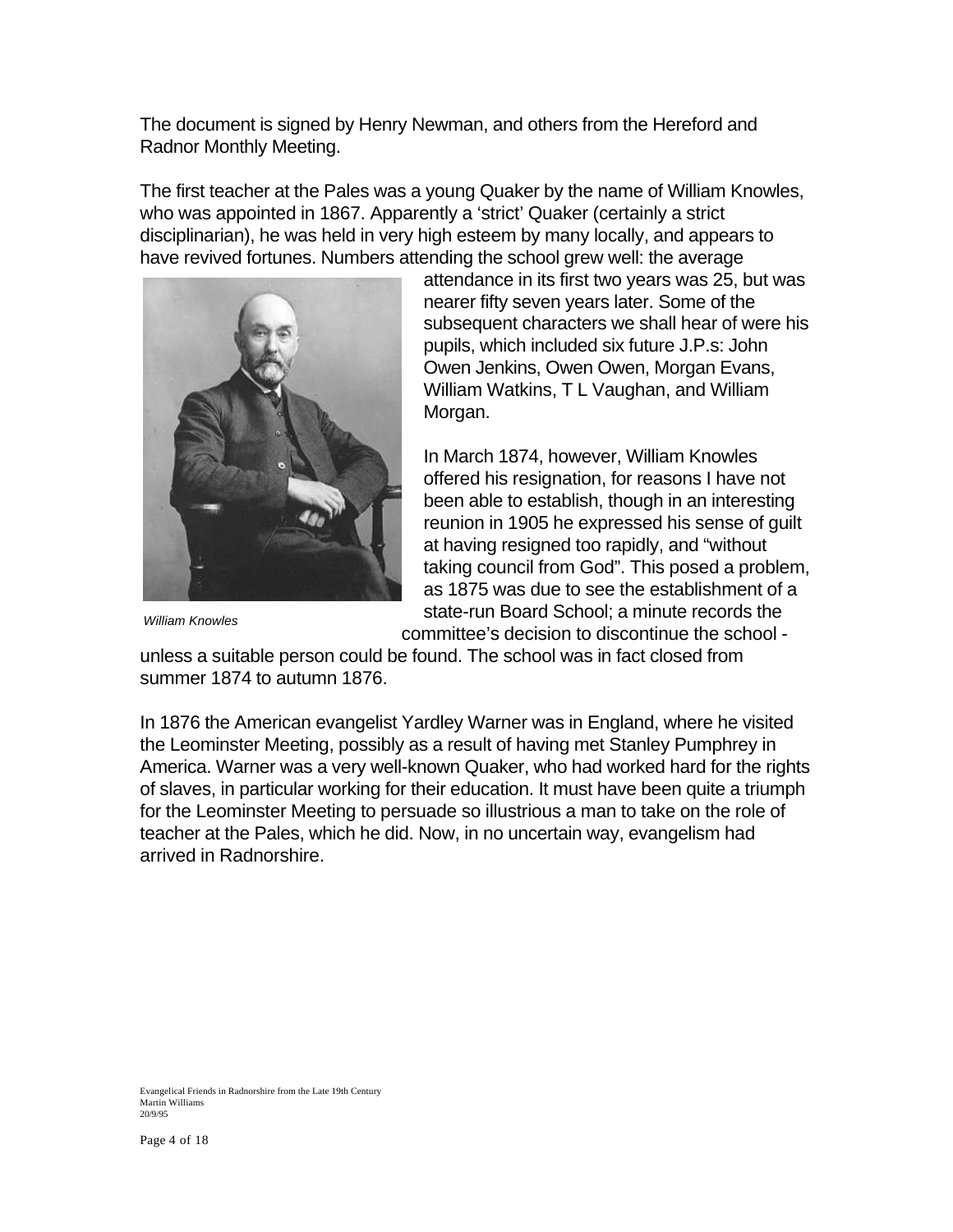# 3. Yardley Warner



*Yardley Warner*

Yardley Warner started his teaching mission at Pales in September 1876. It is clear that from the outset, his style was different. A highly charismatic man, he apparently delighted the children with tales of adventure with Red Indians and Negro Slaves, of long sea voyages and meetings with Presidents. He also had a passionate interest in the local flora and fauna, and would spend much time with children on the study of Natural History not an official part of their curriculum. Sadly, the extensive pressed flower collection that he made (referred to in his letters) is no longer extant; his magnificent hand carved model of the Pales as Noah's Ark, however, is still preserved in Springfield Museum, North Carolina.

His style of classroom management can be set in contrast to Knowles' by two quotes, one from each.

A newspaper report of Knowles speaking in 1905:

*"As boys they had the same nature as boys now, and he believed they were as wicked a lot of boys as could be found in the neighbourhood, but when they came to school, and were under the eyes of the master, those things were left behind."*

Yardley, talking of his own style says:

*"Along came little Welsh feet with much clatter and I find myself saying 'no rest till 4 o'clock!' or mostly so. They are elastic and buoyant beyond all children I ever had to do with; and my resources are taxed to keep them supplied with work; that is the only way to keep order and to manage without "the cane" - to which they have been used, but I will never use, nor can use."*

It is clear from Yardley's letters that he was also away from the Pales quite a lot, visiting London, Manchester and Dublin, where he rejoiced at Yearly Meeting's relaxation on rules regarding music.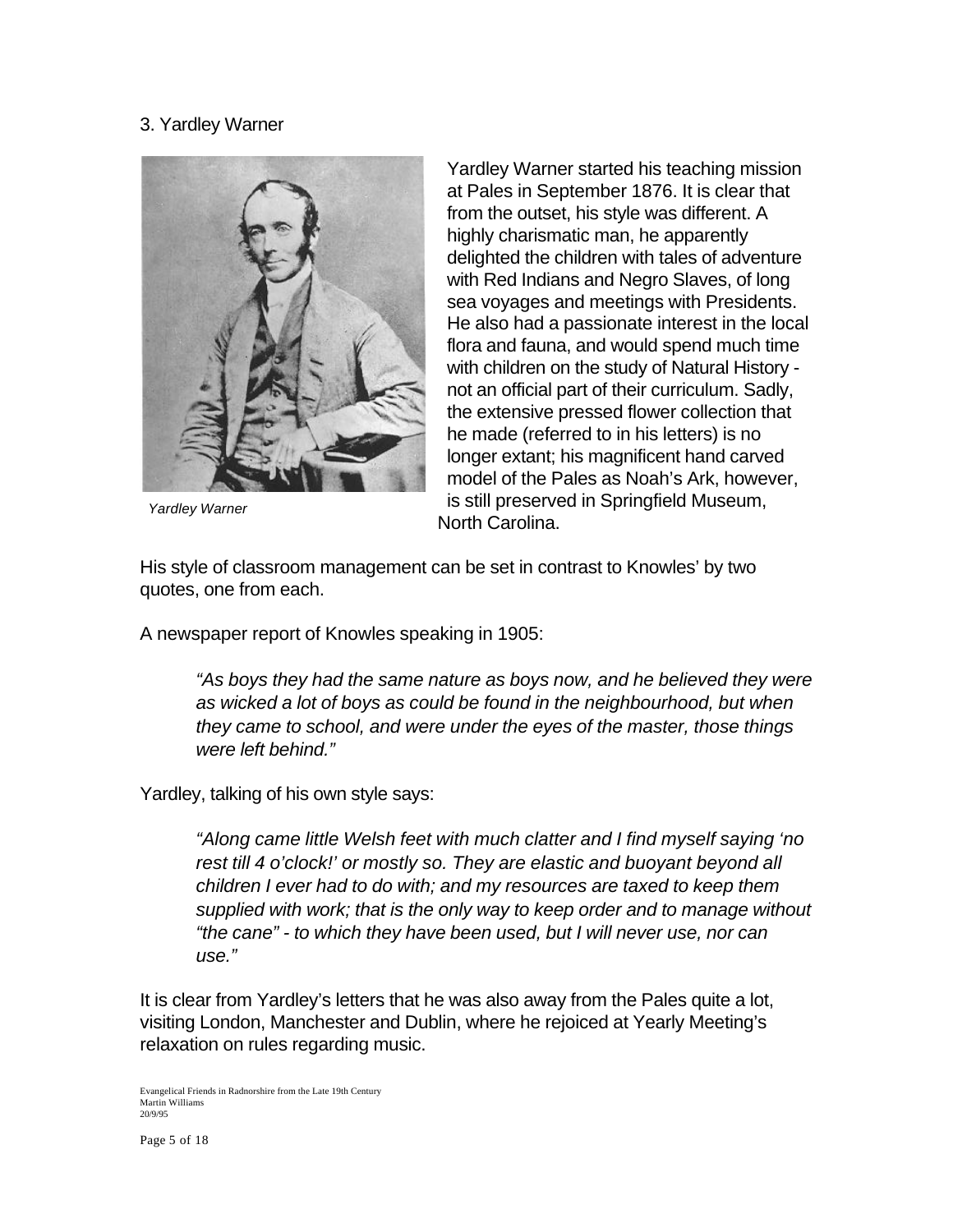Apart from his work as a teacher at Pales, Warner was an active evangelist throughout Radnorshire. Inspired, no doubt, by the often quoted passage from Fox's Journal, he held many meetings on Penybont Common, of a strongly revivalist nature, throughout his five year stay in Radnorshire, from 1876 to 1881. His links with Methodist ministers in this and other affairs are significant.

The main bone of contention appears to have been the afternoon meetings at Pales which seem to have been thoroughly 'infiltrated' by Primitive Methodists. Monthly Meeting complained that Quakers had to obtain permission to attend these meetings from Methodist ministers - a point that Yardley sharply rejected.

Additionally, his increasing absences (when teaching was left to Anne Warner, whom he had married recently) angered Monthly Meeting, who were, after all, paying him twice the annual salary that had been paid to Knowles.

He also continued to edit the Monitor, and retain ties with his American activities. All in all, something had to give, and after minuted criticism of his teaching ability in June 1880, he resigned.

He returned to the USA in 1881, where he died 4 years later.

Teaching at Pales was carried on by Richard Evans for 8 weeks, then by James Abbatt, with his wife Mary, and sister. It was largely due to the Abbatts that the Sunday School at Penybont was started, in 1883. Held in the Iron Room adjacent to the Severn Arms, it quickly became popular, with an average attendance of 40 children, with eight teachers. James Abbatt became a recorded minister the following year and devoted more and more of his time to "local Temperance effort...Gospel work and house to house visitation."

Recognising this change in Abbatt's calling, the Day School was discontinued in 1884, to allow him to pursue his evangelical path. This path led, the following year, to Home Mission Work in London; he and his family left the Pales in September 1885.

The Pales Committee pleaded with Anne Warner to return from the States to carry on the teaching work: in this she acquiesced, and a minute of July 1885 notes that " we have no objection to Samuel Dart (? - name uncertain) residing with her or to her bringing over the Black Boy to act as servant at the Pales" ! She ran the school until 1889, when ill-health caused her to leave for a less arduous post in Somerset. The school then closed permanently.

The legacy of the Warners remained, however, in the meetings and ministers that were established during Yardley's brief residency, or shortly thereafter.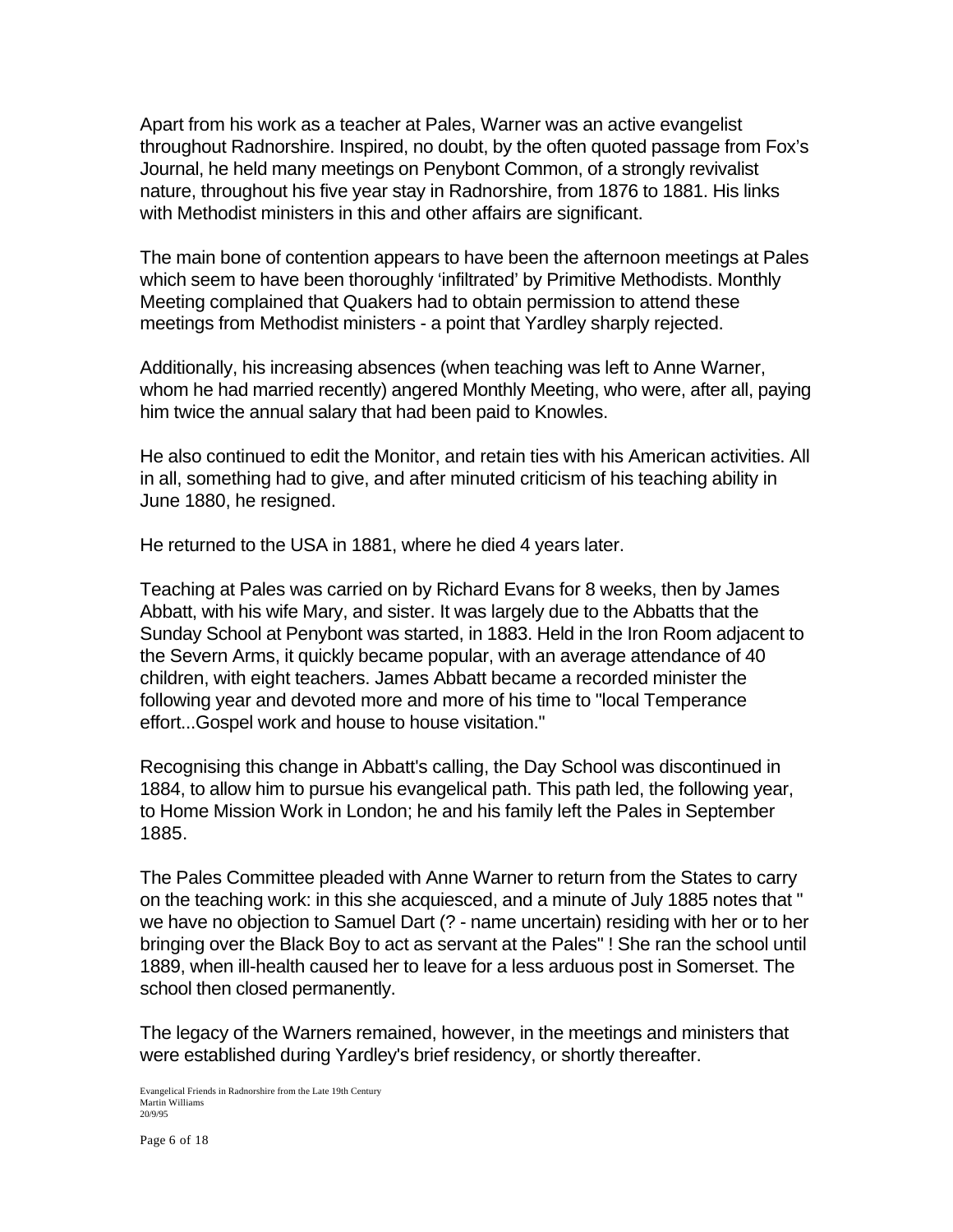Following the revivalist meetings on Penybont Common, a meeting was established at Penybont in 1880, meeting at the Iron Room, a familiar landmark until recently. The Meeting prospered and in 1890 a Meeting House was built, known as Greenfields. It is in this context that we come to the first of the 'home-grown' evangelists of Radnorshire, John Owen Jenkins.

John Owen Jenkins (1856-1944)

Born in 1856, John Owen Jenkins was amongst the first cohort of five pupils present on the opening of the Pales school in 1867. The seeds of Quaker belief were obviously sown by William Knowles, but it was not until the revival meetings of Warner on Penybont Common that he was received into membership, on the 9th of the 9th 1879, aged 23. His commitment grew rapidly, and by 1884 he was recorded as a minister.



He was a man of enormous vigour. Throughout the 1880's he would ride the seven miles to the Pales for early morning Adult School, followed by Meeting for Worship; in the afternoon, it was Meeting for Worship at Llwynmelyn or another neighbouring farm, and then on to Penybont for the third Meeting for Worship of the day. He estimated that his Quaker work had taken him some 25,000 miles on horseback - equivalent to the circumference of the Earth.

In 1890 he married Florence Fisher, from the thenailing Swansea Meeting - some 6 years before Benjamin Elsmere returned there to revive it -

possibly more than a co-incidence.

In the 90's, he turned his sights to Llandrindod and collaborated with Benjamin Elsmere and Hercules Phillips in the establishment of the Llandrindod and Llanyre Meetings.

Apart from his Quaker interests, he was a farmer who specialised in breeding pedigree cattle. He qualified as a magistrate in 1894, serving in that role for fifty years, for many of which he was senior Justice of the Peace for Radnorshire.

He had a passionate interest in education, as evinced not only by his own teaching, but also his commitment to agricultural education, a field in which Radnorshire was particularly backward. He was a founder member of the Farmers Co-operative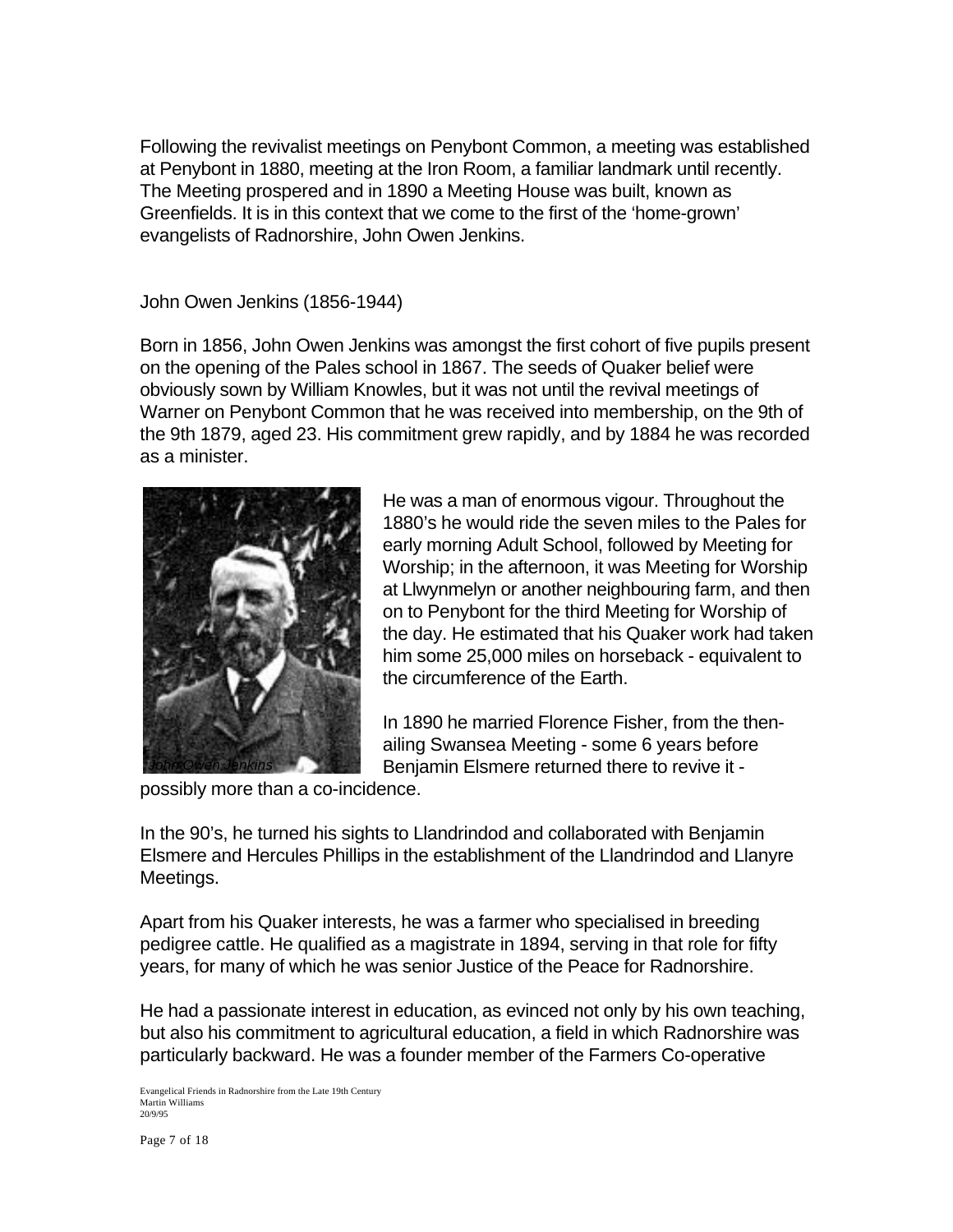Society for Radnorshire. He was a school governor, and a member of the Radnorshire Education Committee.

He was totally committed to the evangelical cause, and was particularly active in the distribution of tracts and Bibles. He was a life-long supporter of temperance, and spoke widely on the subject.

The Welsh Revival of 1904/05 gave him great scope. He was extremely active during this period, in a wide range of locations, but notably Penybont and Leominster. One of these revival meetings, at Almeley, lasted a marathon five hours!

In a fascinating and moving document written in 1933, when he was 77 years old, John Owen Jenkins declares

*I promise through Divine Assistance and God's Grace that I will devote my life entirely to the service of God, in season and out of season, in living to promote a spiritual awakening in this neighbourhood, and throughout the world, by all the means in my power, especially by much prayer, and testimony on all occasions when it is needed; and to equip myself for the very best service I can, render to my Lord and Master, and to love others as Christ has loved us, and to keep the unity of the Spirit in the bond of peace, that his power may fall on me, and further I will say with Jacob of old I will not let Thee go, unless Thou bless me, and give the blessing through me to others.*

*To which I subscribe my name, this the 21st day of June 1933.*

*John Owen Jenkins*

This declaration, apparently written to coincide with his withdrawal from public duties, gives us a rare insight into the language with which the Radnorshire evangelicals chose to express themselves.

Later years saw his vigour, but never his commitment, diminish. He died in 1944, aged 88.

## Benjamin Elsmere

Another prominent member of Pales was Benjamin Elsmere. His name first appears in the Twelfth Annual Report of the Pales Mission: Noting Anne Warner's ill health, the committee record that "During her absence B. J. Elsmere, of Swansea, has already paid a short visit". A variety of Friends looked after the Pales in turn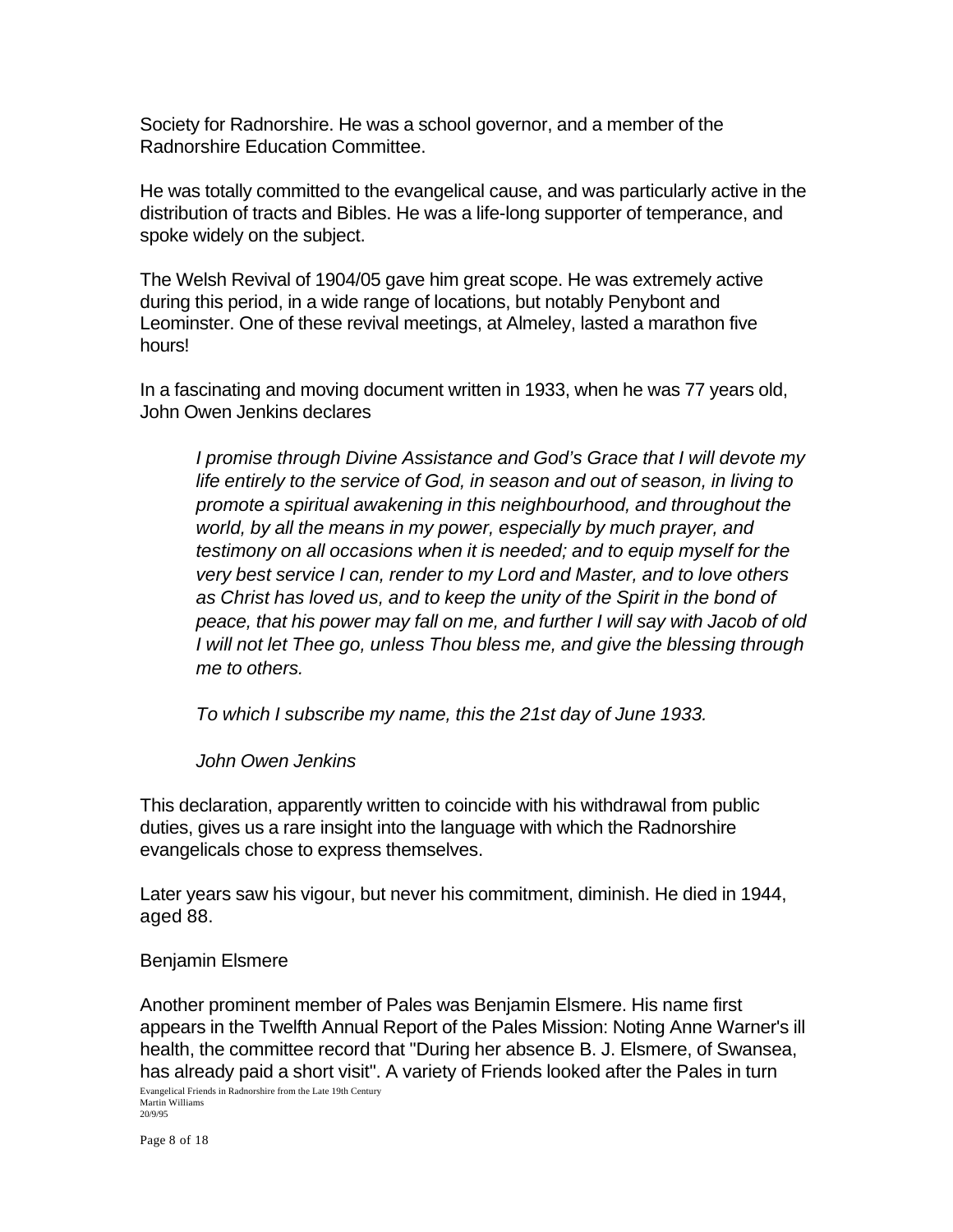over the Winter of 88-89, and the following Spring. A minute on the 13th of April, 1889 notes that Anne Warner is unlikely to return, and that a letter from Penybont suggests that a 'man Friend should reside among them as a missionary worker'. Elsmere (along with William Knowles and other Friends) was at Pales in June and July, partaking in Revival Meetings.

The following meeting of the Pales Mission Committee, on 13th August '89, records that Benjamin Elsmere was to be the 'man Friend'. The salary was only £60 a year, and it is apparent from the minutes that the committee was concerned about this. Another minute records that

*"The Committee guarantees B J Elsmere a salary of £60 a year, in addition to whatever J O Jenkins may be able to collect in the neighbourhood."*

Elsmere and his family moved in to the Pales on 16th October, 1889, a week after Anne Warner finally left.

His role was very different, however. The school as such closed, and he was employed as a mission worker: by all accounts he was very good at it. In the late Autumn of 1889, he outlined some of his proposals for mission work:



*Benjamin Elsmere*

*"On November 8th we had a welcoming tea of all the Friends in these parts. As we held counsel together how best we could help one another, and be a blessing to those around us, I believe that we were drawn closer to each other, and to the truth as it is in Jesus. Among other things, we propose to start an Improvement Class for young people, when short papers will be read on the lives of some of the worthies of the past, and other subjects that will, I think, tend not only to mould and improve the lives of the young, but to circulate the books of the Library and the principles of the Society." (Quoted in the 13th Annual*

*Report of the Pales Mission, 1889)]*

He evidently reported in writing monthly (!) to the committee. His report from April 1890 is illuminating: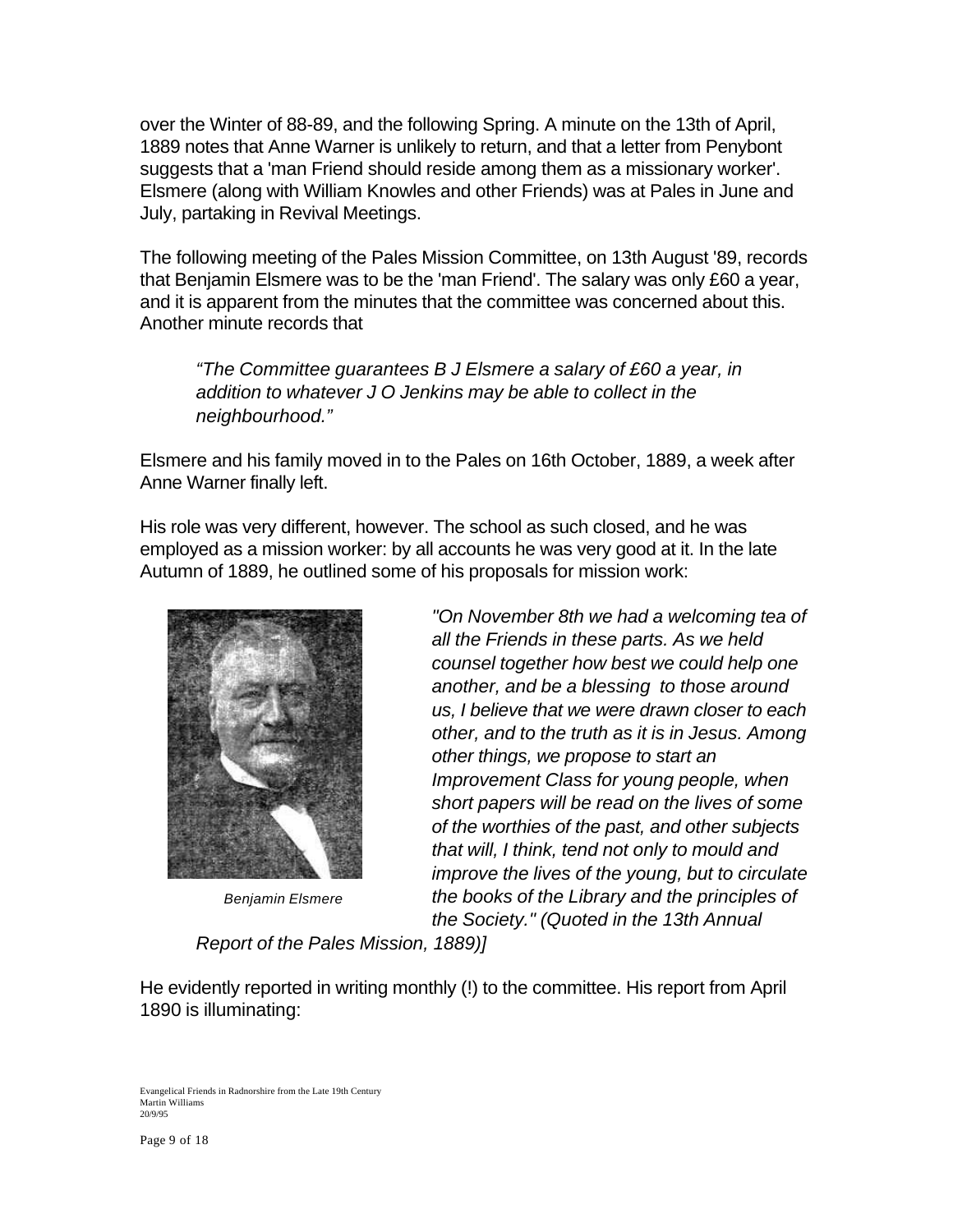*"In the past month I have attended 28 meetings and paid 53 visits to the homes of Friends and others. Much of my time has been spent in digging, cleaning and tidying up the ground in front of the Meeting House and Cottage, repairing the fences, clearing the drains, building up the bank of the graveyard and laying turf."*

In June:

*"We have been holding meetings every night for three weeks in different houses of the neighbourhood. These have grown in interest, numbers, and power.... I suppose when Paul said, 'Do the work of an evangelist,' he meant 'Whatsoever thy hands find to do, do it with might;' but I should not like to put to paper all the jobs that I find it includes."*

The work continued throughout 1890, with a very well-attended tea on Christmas Day at the Iron Room in Penybont. Subscriptions were running at an all-time high, and Elsmere seems to have been very well liked locally. It must have been a disappointment, therefore, for the committee to receive notice of his intention to leave the Pales Mission. He and his wife were not entirely happy there, as a letter dated 29/8/90 indicates: he informs the Pales Committee "that I must tell you that we are thinking of leaving the Pales early in next March as we do not feel happy here." They did indeed leave in March 1891; after several candidates for his replacement were rejected, the Pales Mission closed on the 13th April, 1891.

He did not, however, leave the area. Taking up residence in the then prosperous spa town of Llandrindod Wells, he was a founder member of the Llandrindod Meeting in 1892. Strongly influenced by Yardley Warner, he and John Owen Jenkins and Hercules Phillips, discussed below, form the nucleus of the Radnorshire evangelical Quakers.

Another Meeting, in an extremely remote spot above the hamlet of Llanyre, was founded by these three the following year. Within a year or so, the iron structure which still stands, complete with organ, was erected.

Llandrindod Meeting did not have a Meeting House of its own, meeting first in Cae Bach chapel, then in Friends' houses, and then for some time in the Lower Assembly Rooms in Llandrindod. The Meeting was formally constituted in August 1892.

In 1896 Hercules Phillips departed the scene for six months to do Friends work in Birmingham. His absence appears to have been felt, for on his return the Meeting was considerably depleted. Moreover, Benjamin Elsmere and his family left for Swansea, to revitalise Quakerism there, soon after his return.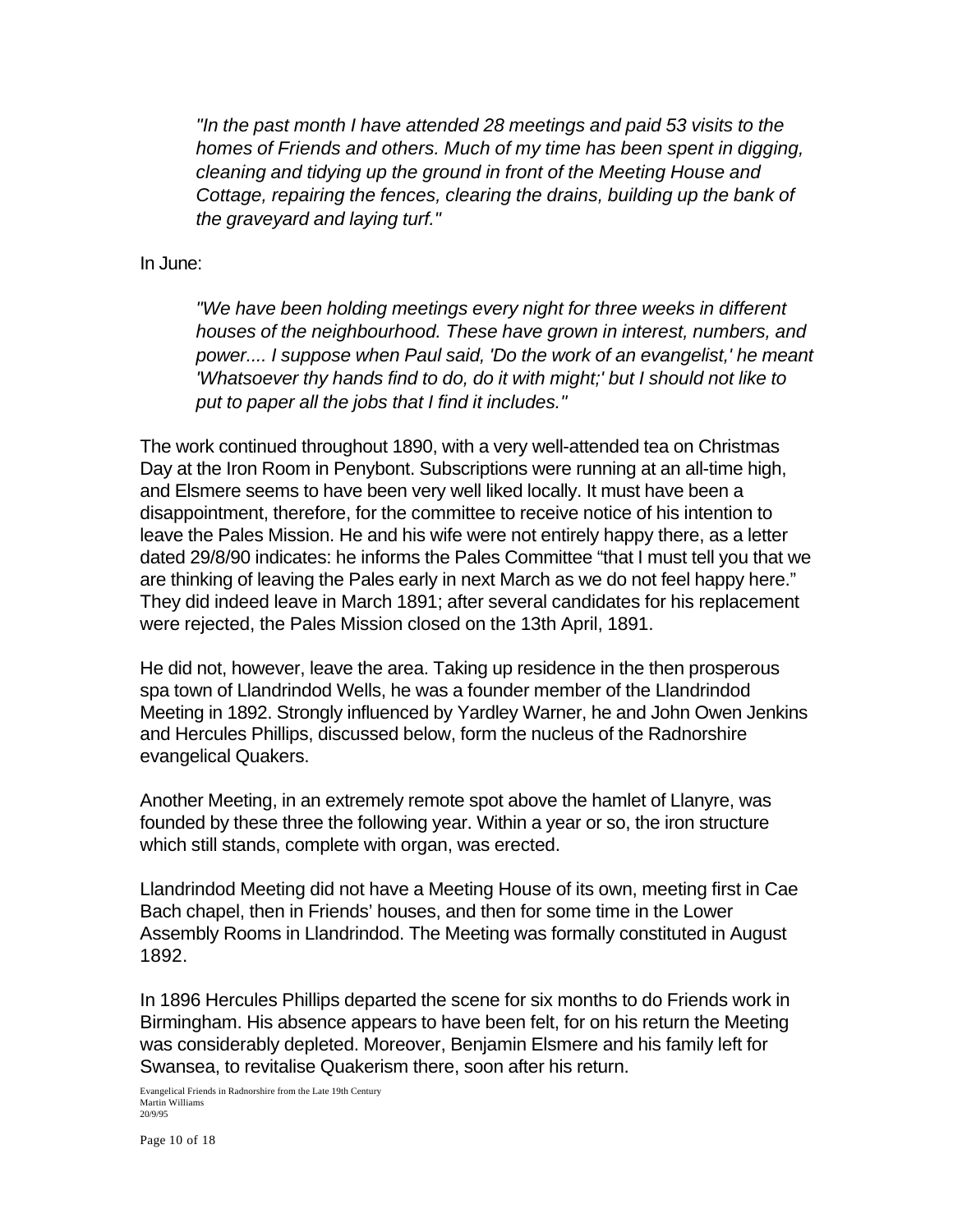Several of Elsmere's relatives are buried at the Pales, including his daughter, Dorothy. Benjamin himself is buried at the Swansea Meeting House, although he had resigned his membership of the Society, following the decision in 1924 to abolish the practice of having 'recorded ministers' (of which he was one). His second wife, Maggie Thomas, was a Calvinistic Methodist, who met him whilst he was preaching at the Methodist chapel in Penybont. He subsequently became a minister of that faith.

Hercules Phillips (1869-1944)

And so we come to the last historical figure of Radnorshire evangelism, Hercules Phillips. Born in 1869 at Knighton to an Anglican family, he was apprenticed at the age of 17 to a journalist and printer in Llandrindod Wells. As a teenager, he had been exposed to a range of non-conformist preachers, and, on "not having been welcomed or taken any notice of" by the Anglican community in Llandrindod, he turned to the Calvinistic Methodists, which church he soon joined.



*Hercules Phillips and family*

He appears to have had a yearning for preaching and evangelical work from an early age, and was soon being urged by his Minister and Deacons to give up his trade and enter the ministry. He was never happy, however, with Calvinistic theology. He came in contact with Benjamin Elsmere through Bible classes conducted by him at Llandrindod, and he soon resigned his membership of the Methodists and joined the Society of Friends in the early 1890's.

The first minute of the Llandrindod Meeting, dated 1893, records that on the 7th of the 8th, 1892, "a meeting was opened at Llandrindod Wells.. when meetings were held morning and evening. The work was carried on on subsequent First Days, with a meeting on Fifth Day evenings, by Benjamin Elsmere. A First

Day adult morning school was established, and about the same time an afternoon school for children was commenced under the superintendence of John James."

The founder members were Eleanor Breeze, Ernest Compton, Benjamin Elsmere and six of his family, Adeliza Hughes, John James and his family, Agnes Jones, Charles and Martha Smith, Francis Stead, and Hercules Phillips.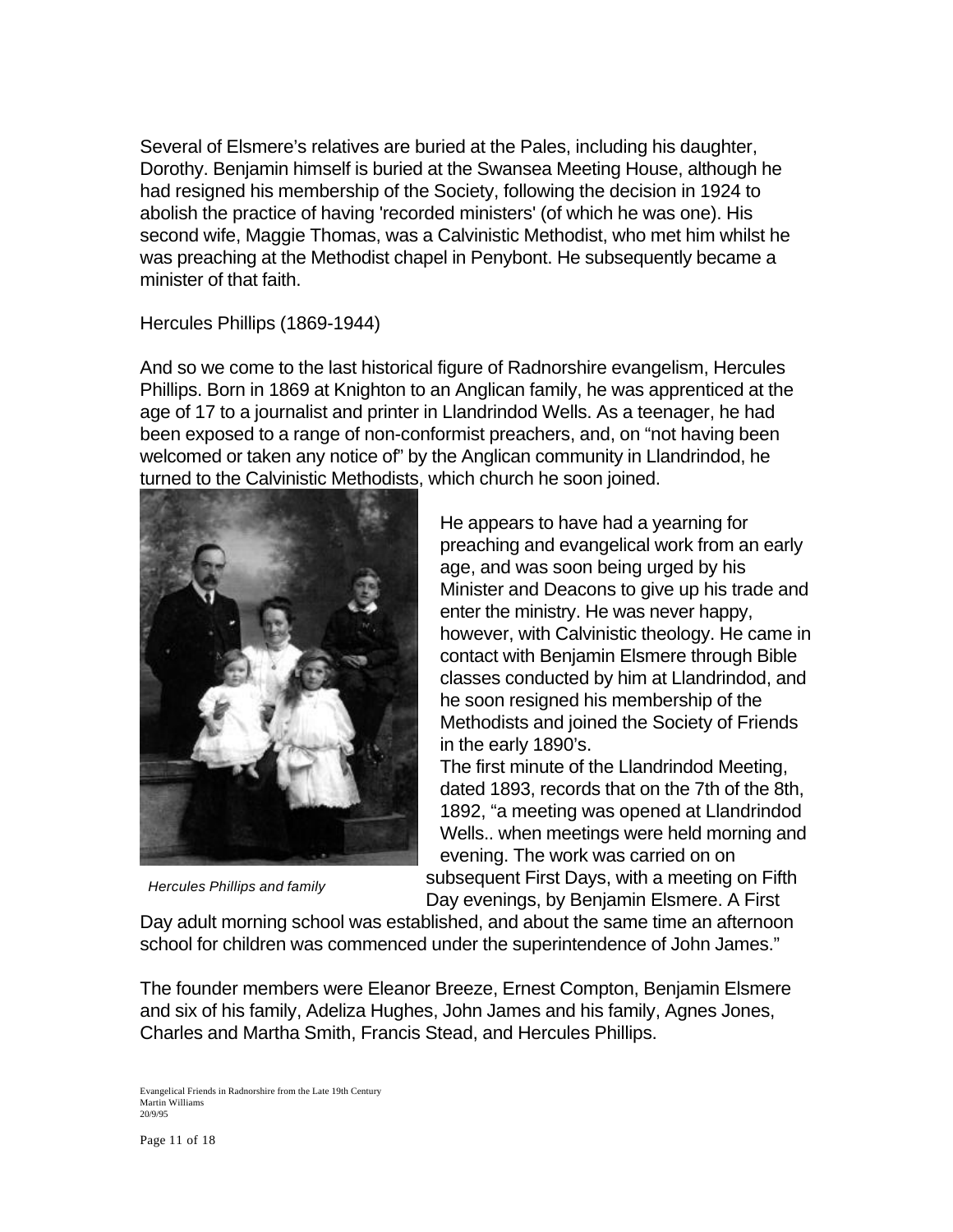The following year saw the building of Llanyre Meeting House.

After his brief period with the Friends Home Mission in Birmingham, he returned to Llandrindod, but did not find full-time work for the Mission conducive. He accepted a post as a journalist, and this became his life's career - though how he found time to do it is hard to see!

Soon after his return, Henry Stanley Newman set him the task of raising the £1000 plus needed to build a proper Meeting House in Llandrindod. The building was paid for and opened by 1908. The impressive building added status to the Quaker presence, and at one time Llandrindod was the second largest meeting in the whole of the Western Quarterly Meeting.



Another intriguing fact, perhaps related to the charisma of the men discussed here, is that at this time there were 11 Meetings for Worship throughout the whole of Wales - and 4 of them were in Radnorshire, the smallest county by far in terms of numbers!

The time commitments were strenuous; up until the

*Congregation of Llanyre Meeting House, 1894*

end of the First World War, a typical week for Hercules looked like this:

## *Sunday*

| <b>Bible Class</b>                  |
|-------------------------------------|
| Meeting for Worship, Llandrindod    |
| Mixed School, Llanyre (6-mile walk) |
| Meeting for Worship, Llanyre        |
| Meeting for Worship, Llandrindod    |
| Meeting for enquirers, Llandrindod  |
|                                     |

#### *Tuesday*

*6.00 Evening Meeting for Worship, Llanyre*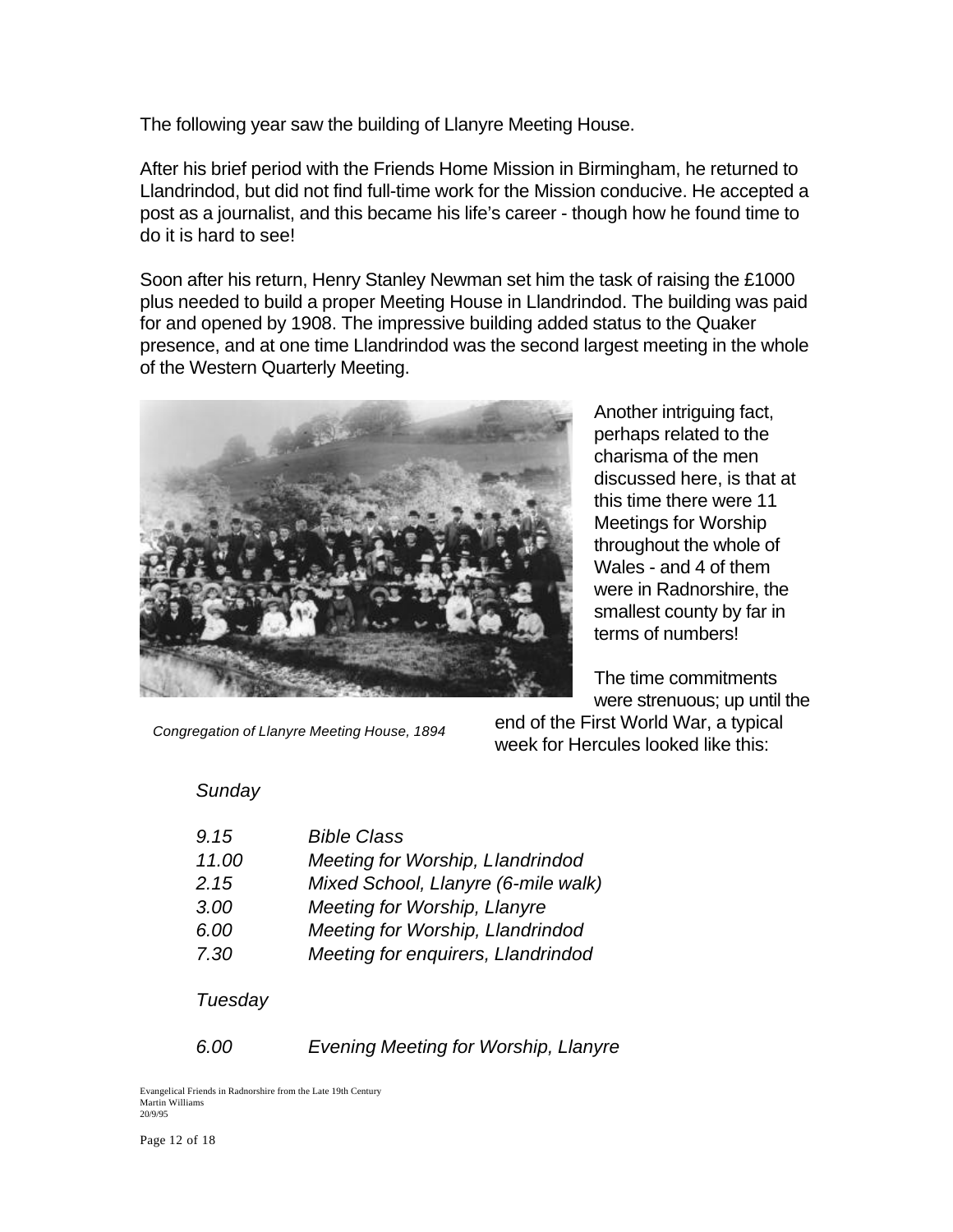### *Thursday*

### *6.00 Band of Hope Meeting for Worship, Llandrindod*

For over 30 years, he made the twice-weekly 6 mile walk to Llanyre and back, half of it over rough terrain.

Note the features typical of this period: the adult schools, and the evening meetings for worship, which were programmed, featured an individual minister, and involved singing. Such evening meetings actually continued at Llandrindod until the 1950's.

It should be stated that the Llanyre Meeting, particularly, was not typically 'Quaker' at least not typically British Quaker. With a clearly defined ministerial leader, and a strong emphasis on hymn singing, it found itself in the cleft stick of many such missions, born out of revivalism: how to sustain a missionary zeal whilst remaining true to Quaker principles. Mrs M J Jones, in a fascinating article about the chapel, significantly says

*"It seemed for this, her special day (anniversary of founding) the Quaker Chapel itself exuded great pride as everyone gave of their best and her timbers quivered when the hymn 'Guide me over, thy great Jehovah' was sung to Cwm Rhondda with such volume and feeling."*

Deeply moving, but not typically Quaker.

This dilemma was not unique to Llanyre: it affected Llandrindod and Pales meetings, and no doubt other meetings. (See 'Some Rural Quakers', by Jack Wood, for a discussion of these points in the Warwickshire/Worcestershire/Oxfordshire area)

The 14-18 war had a devastating effect on Hercules' work. Male attendance naturally fell dramatically, as a result of draftings, death and increased geographical mobility. The Llanyre Meeting never fully recovered from the effects of rural depopulation that the First World War triggered, though the children's school there remained strong until 1934.

Numbers never really picked up after the war, and all too soon were hit by yet another World War, which once again adversely affected the Quaker cause. Hercules Phillips himself died on 23rd of the 11th, 1944, only months after John Owen Jenkins.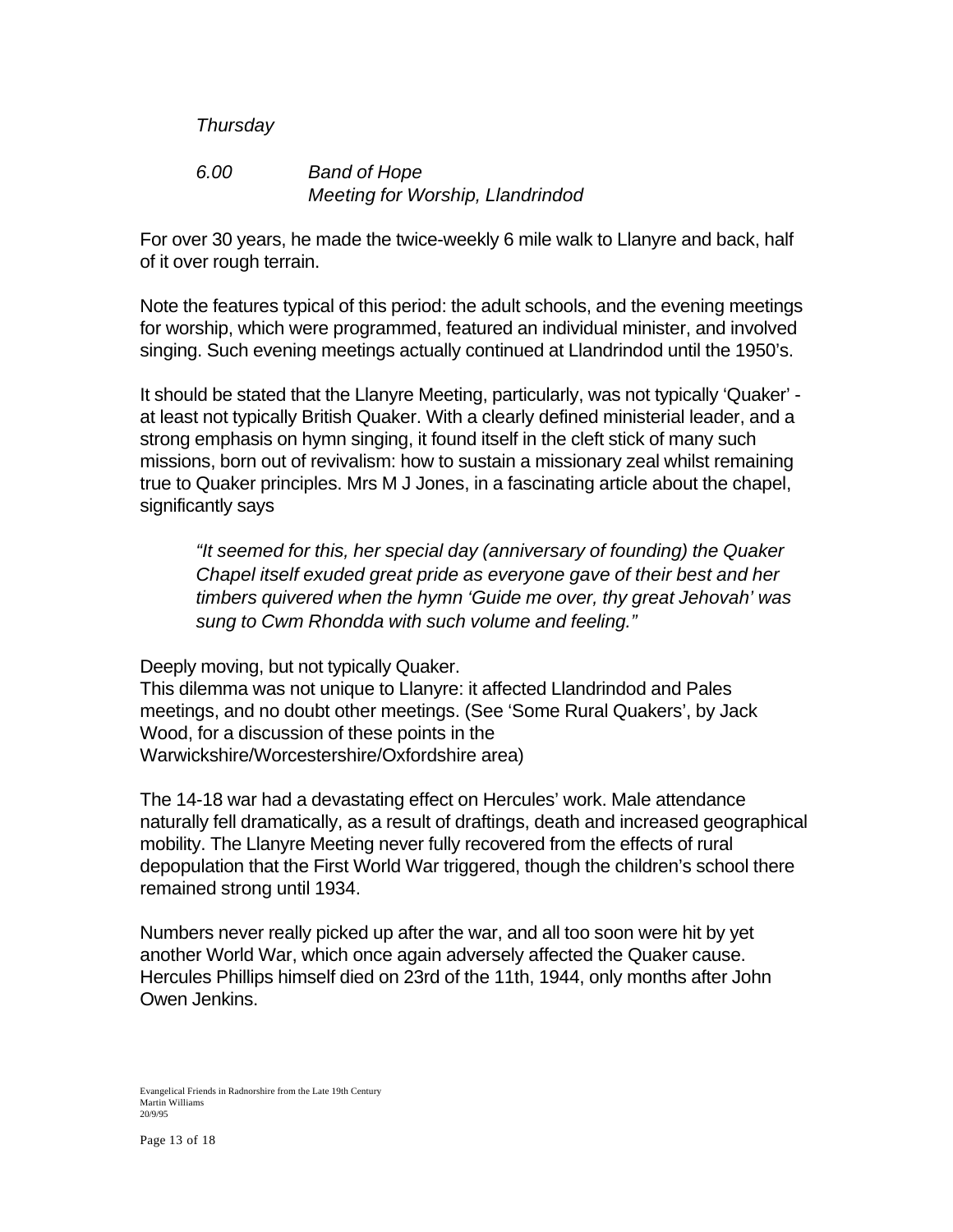

The Llanyre Meeting collapsed soon afterwards, being taken over by the Baptists, in whose style the Meeting had in reality been conducted. The chapel continued into the 'fifties, but depopulation eventually took its toll. Some veterans of Llanyre, however, still worship at the Baptist chapel in nearby Newbridge-on-Wye.

As with all the Radnorshire evangelicals, one is struck dumb by the apparently tireless energy of the man, and the range of public, as well as spiritual, life he was involved with. Once again, the commitment to education is paramount: apart from his own teaching, Hercules was for 30 years a member of the Radnorshire Education Committee, whom he represented at the Federation of Education Committees for Wales, and the Central Welsh Board; he was a governor of Aberystwyth University College, and founded what is now Llandrindod High School. This says nothing of his deep involvement with local hospitals, social services, local Development Associations, Boy Scouts, Free Church assemblies... the list of official posts covers a side of A4 paper.

Interestingly, he severed his connection with the Liberal Party, and with all political parties, upon the First World War, but I have not been able to trace the reasons for this in his writings. Hercules was unusual amongst this group in being a writer; he published numerous articles relating to Quaker history, and worked as a journalist for the local newspaper now known as the Brecon and Radnor Express. Examples of his evangelical style are to be found in its pages, and elsewhere:

"*We might go on to speak of Christ as our present Friend and Helper, our present Teacher and Shepherd, etc. He is all these to His people day by day, and beyond doubt He wants us to be more to every one of us than He has yet been. To many the Lord Jesus Christ is inestimably precious, but we repeat that whatever He has been to us in the past He wants us to be more gracious, more helpful and more precious in the future."*

The Nature of Evangelism in Radnorshire.

So what did the evangelism of this period amount to? A large part of that question can never now be answered, for it surely lay in the quality, the passion, of the verbal ministry given by those involved, now lost forever. By and large, the characters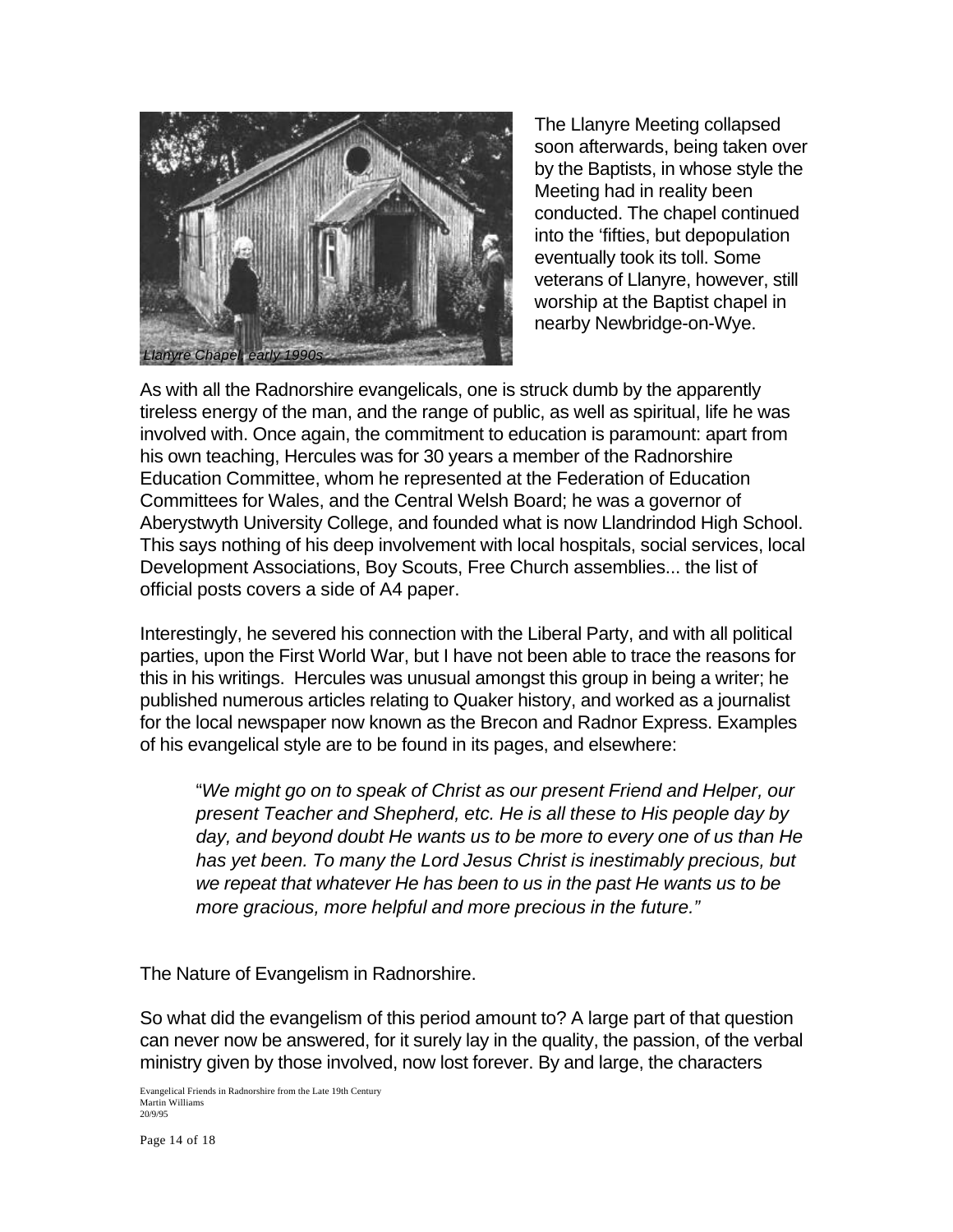involved were not great writers - they were do-ers. And it is in their actions that we see the meaning of evangelism for them: temperance work, the distribution of tracts, Bible study, pastoral visits, social and legal work, but above all, overwhelmingly, a commitment to education - not sectarian indoctrination, but genuine education, some of it radical in conception. At a time when education in this area is under such dire threats, we may do well to remember their dedication.

It would be a serious mistake, however, to assume that all Quakers at this time were of an evangelical persuasion - they were not. A letter from an eminent Friend in Hereford and Mid Wales Monthly Meeting (who expressed a wish to remain anonymous on this point), dated 1972, recalls the evangelical period thus:

*"The 'Welsh Revival' in South Wales, was conducted by keen evangelists (not Friends) - their methods were not acceptable to most Quakers, but a few, like J.O. Jenkins, were swept away by their enthusiasm, and "blood and thunder" type of ministry! I remember hearing J.O.J. preach but did not feel he really understood Quakerism."*

#### And again

*"In the period 1887 to 1991 (the house, Gwernalcwm) was occupied by a man named Thomas Williams who joined Friends at a time when there was a short-lived period of activity during a "Welsh Revival".*

*A local Friend named John Owen Jenkins was much influenced by his visit to South Wales where the revival was active - he endeavoured to carry their methods into the Quaker regime. But this was not acceptable to most Quakers, and the meetings in Thomas Williams' home ceased when he left this house."*

It is impossible now to know how the balance lay, between these two contrasting poles of attitude; and no doubt the balance shifted over time. Suffice to say that both poles were not only present but felt very strongly. I should like to conclude by quoting in full a letter from the original mover of all this, Henry Stanley Newman, to its principal pillar, John Owen Jenkins, written in 1904 during the Revival period:

#### *Dear John*

*I was right glad of your message to our Quarterly Meeting, especially was I glad that you were throwing yourself again into revival work, and enjoying the reality of the wonderful work of God's Holy Spirit. Bring this home with you that the dry bones may live again and that the flame may be re-kindled*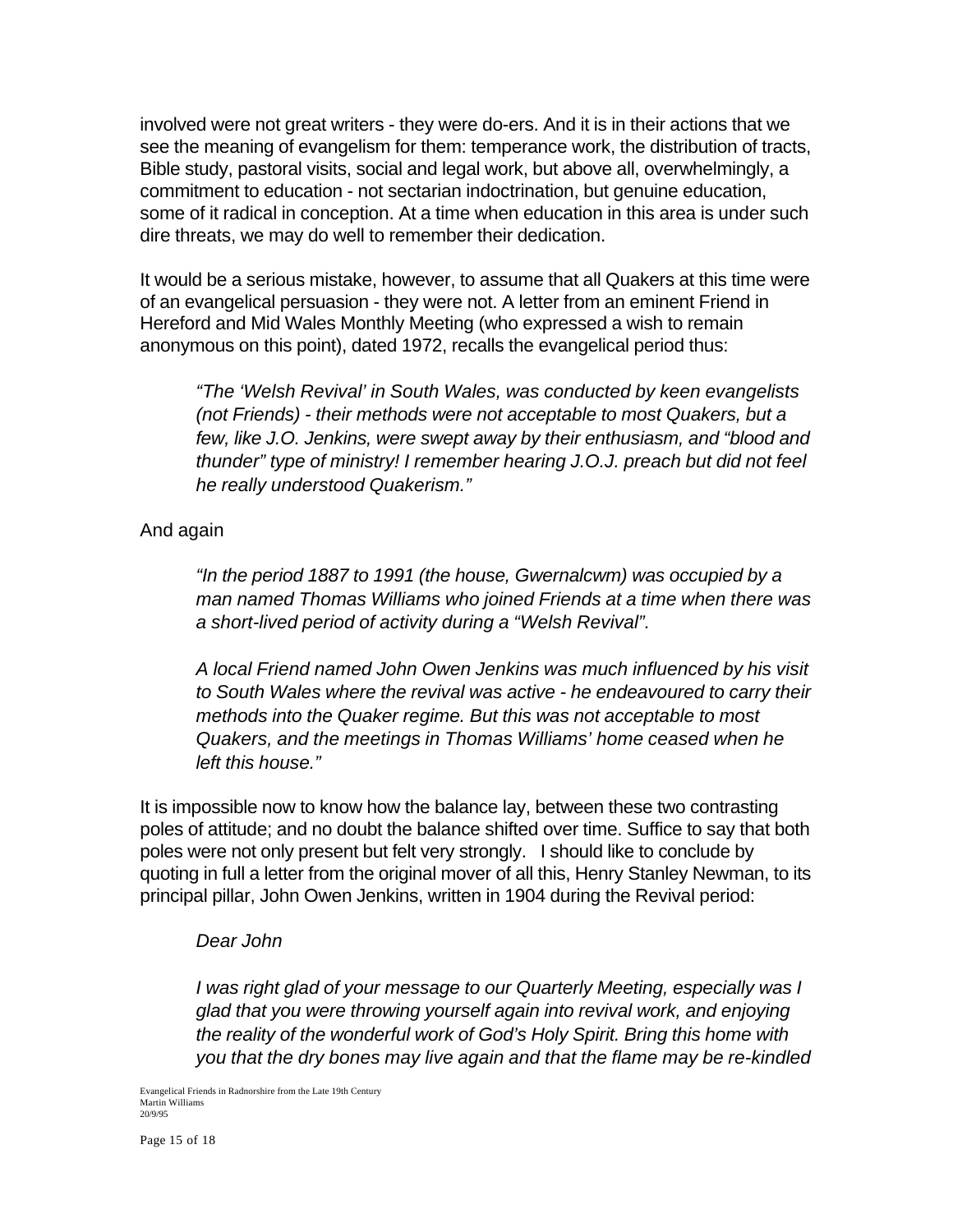*again in very many hearts in Radnorshire. Not only is salvation free, but the work of the Spirit is free and not bound to the apron-strings of any sect. He is a Free Spirit, to work without respect of persons or names or denominations, just as much among us as anywhere else. Get low and keep low, and He will fill the Soul. But we must yield ourselves up to be filled, and must hold nothing back.*

*In much brotherly fellowship with yourself and your wife,*

*Your loving Friend, Henry Stanley Newman*

An earlier draft of this paper was delivered by the author to the inaugural meeting of the Wales and West Midland branch of the Quaker Historical Society on 25th April 1992. A later draft was delivered as a talk to mark the Anniversary of Quakerism in Llandrindod Wells, August 1992. This draft was completed on 18th September 1995

Martin Williams

Sources.

| Bronner, Edwin B       | "The Other Branch - London Yearly Meeting and the<br>Hicksites 1827 - 1912." Friends Historical Society                                   |
|------------------------|-------------------------------------------------------------------------------------------------------------------------------------------|
| Emmott, Elizabeth      | Early Quakerism in Wales. n.d. Friends Bookshop                                                                                           |
| Grubb, Edward          | "The Evangelical Movement and its impact on the<br>Society of Friends." From the Friends Quarterly<br>Examiner, January 1924.             |
| Hughes, J R            | Manuscripts and Papers: Society of Friends in<br>Wales. Llandrindod, Radnor, Establishment of<br>Meeting 1893. National Library of Wales. |
| Jones, MI              | "Chapel of Treasured Memory". Country Quest,<br>November 1987.                                                                            |
| Newman, Henry Stanley. | Memories of Stanley Pumphrey. 1883.                                                                                                       |